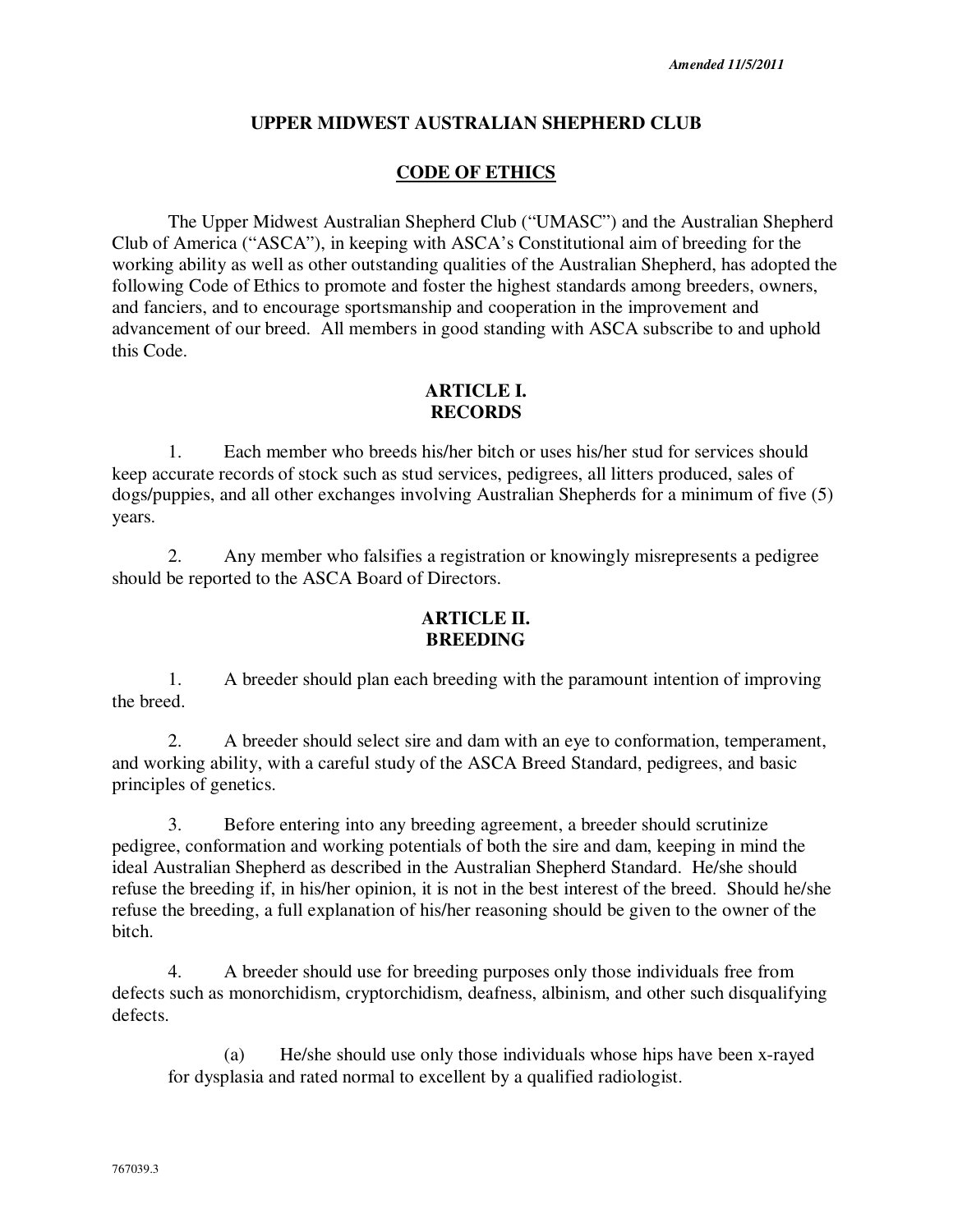(b) He/she should take care to use only dogs whose eyes have been examined and found free from signs of ocular deformities prior to breeding.

(c) He/she should further refrain from using an individual who, although free from the above defects, consistently produced afflicted puppies.

# **ARTICLE III. HEALTH**

A breeder should maintain high standards of health and care for his/her dogs and guarantee the health of puppies at the time of sale.

## **ARTICLE IV. SALES**

1. The breeder should be discriminating in the sale of his/her puppies and concerned with the type of homes in which they are placed. With this in mind, Australian Shepherds shall not be donated for raffles, give-aways, or sold to dog wholesalers or retailers, such as pet shops.

2. A breeder should provide a minimum six (6) month written guarantee against crippling or handicapping congenital defects on all pet puppies sold, and should additionally guarantee the sale of breeding stock puppies against all hereditary defects and any disqualifying faults for a like period. All guarantees should at least provide for replacement of the puppy with another within a reasonable length of time after return of the puppy originally purchased.

3. A breeder should transfer all applicable registration papers at the time the purchase agreement is completed and agreeable to both parties.

4. Upon sale of a dog/puppy, the breeder should provide all buyers with a two (2) or more generation pedigree (if known), including coat color, eye color, occurrence of a naturally bobbed tail; diet and care information, health guarantee and inoculation record (including date and type of serum).

5. A breeder should refrain from releasing a puppy until it is at least seven (7) weeks old or eight (8) weeks old if the puppy is to be shipped.

# **ARTICLE V. ADVERTISING**

1. The breeder agrees that all advertising of dogs/puppies should be factual and honest both in substance and implication.

2. The breeder should be cautious in encouraging buyers as to breeding potential, as the breeding of Australian Shepherds is not to be taken lightly.